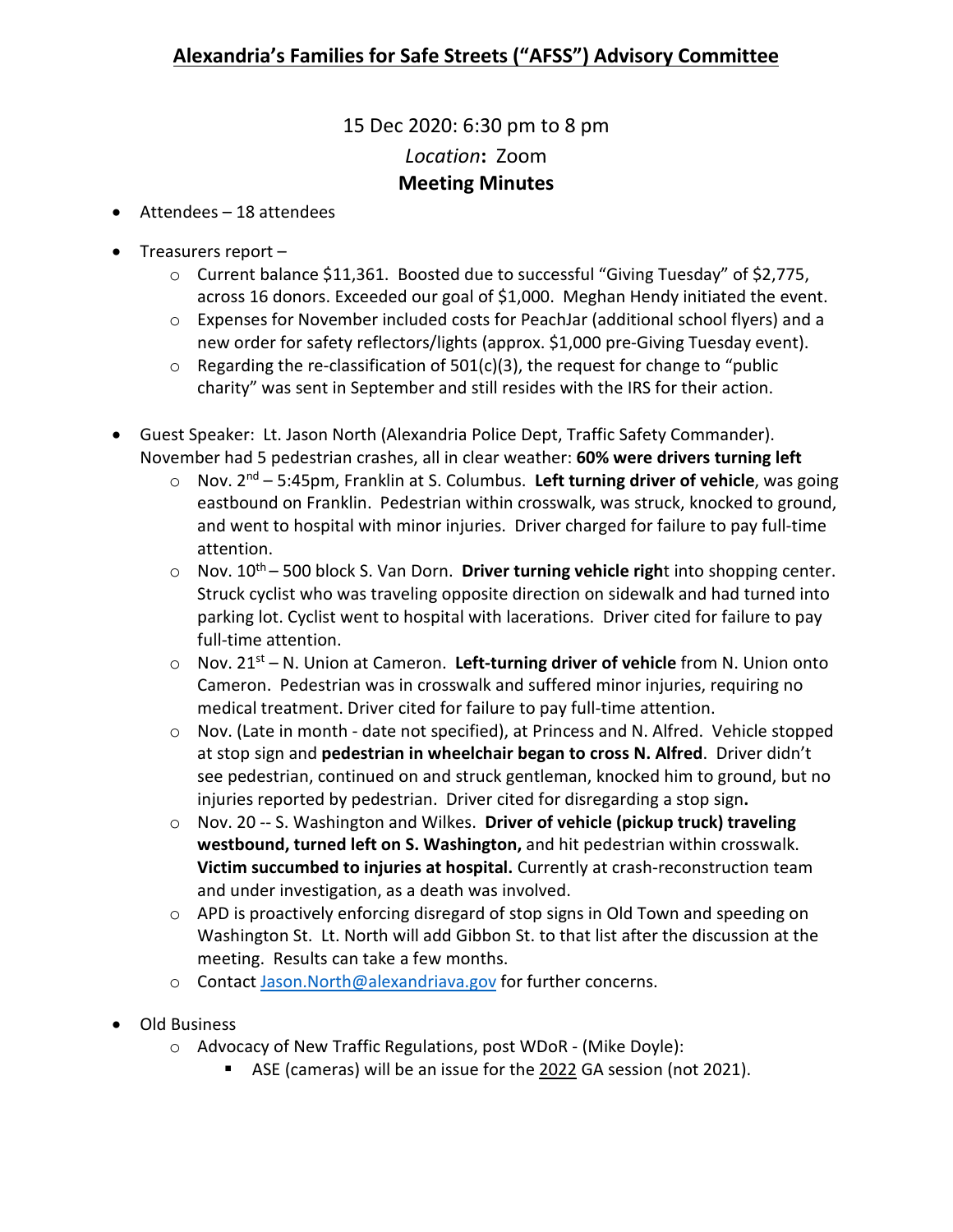- Cameras are currently allowed only in Work Zones and School Zones, although none implemented yet.
- AFSS proposed adding residential and business districts, but the 2021 session is too short, and no elected officials will sponsor such a bill as cameras are considered "Big Brother" or a "Revenue Driver" by many citizens.
- The camera vendors are also against trying to expand to the law in 2021 because of the bad experience in Washington DC where the cameras were placed where they could generate the most money and not at the higher crash-risk areas. (Loss of credibility.)
- AFSS will do advocacy plus encourage the City to put in allowable cameras in a couple places **around School Zones to gather statistics**
- Speed limits to 15 or 20 mph in residential / business districts.
	- A municipality can petition for this today, but the State requires a \$10-15k study even if just one or two streets.
	- We are advocating that the municipality doesn't require a study but can implement their own discretion.
- Improving AFSS outreach with State policymakers.
	- We are going to try a postcard campaign as well as discussing with local policymakers. Advocacy and reaching out to the state policy makers takes about 12 months.
	- To date, we have talked to two City Council members (John Chapman and Mayor Wilson) who appear supportive. We hope to talk to all Council members
- **More detailed information is on the AFSS web site.**
- $\circ$  Social Media (Bob Trencheny):
	- Wear White (or reflector) at Night communications.
		- Two versions: ACPS (kids' level) via PeachJar & Adult level.
		- On FB and Twitter.
	- **Public educational campaign Hands-Free Law on 1 Jan '21.** 
		- Pushing this info out on FB and Twitter every couple days to ensure people are informed.
		- Using graphics from Drive Smart Virginia. <https://www.drivesmartva.org/>
	- **Herndon Police Dept has put something out on their Twitter feed, so Lt.** Jason North will contact their PIO to see if Chief Brown would do something we could Retweet.
		- Also will message via mobile signage 7 days in advance.
- o Virginia Tech Masters of Urban Planning Program (Brian Shankman):
	- **Dec.** 8<sup>th</sup> was "end of first semester" presentation (Zoom call). The Studio Program runs two semesters. The first semester was to identify the projects and provide proposals for approval. The class has split into 3 teams: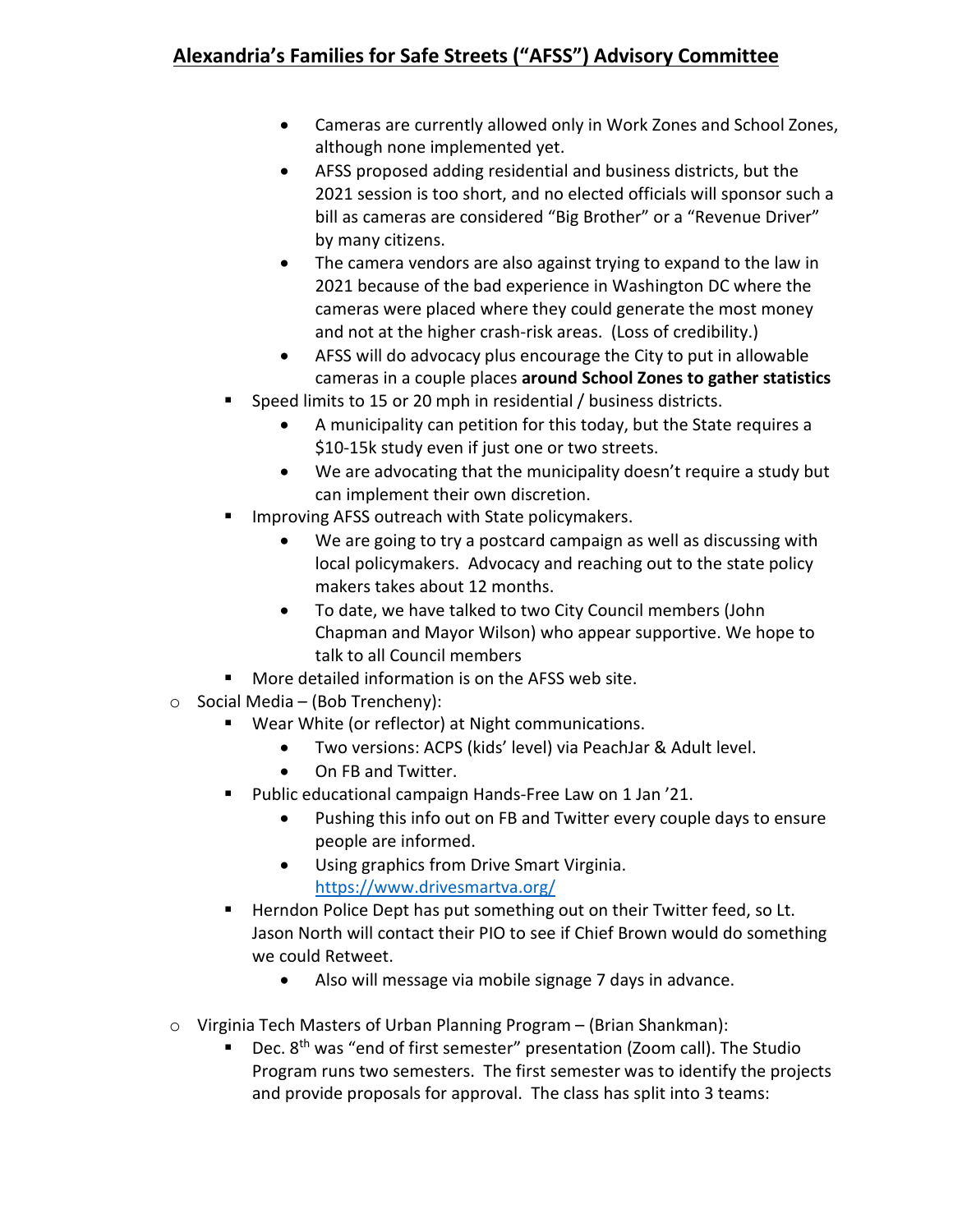## **Alexandria's Families for Safe Streets ("AFSS") Advisory Committee**

- Team 1 Media Outreach:
	- Met separately via Zoom on Dec. 11.
	- Provided NoVA FSS Points of Contact for VT.
	- NoVA FSS members are assembling a list of potential cooperation partners to broaden our outreach in Northern Virginia. These organizational names and contact information list will be provided to the Virginia Tech Media Outreach team to help in this effort.
	- The current list includes over 20 partners. Mike Doyle has the current master list, and it covers Alexandria, Arlington, and Fairfax organizations. **We welcome additional organizational ideas**
- Team 2 Data Advocacy Outreach:
	- Initial meeting via Zoom on Dec. 1.
	- This is a new team formed due to a gap discovered when the Media Outreach team and Data Analytics team began meeting.
	- Data Advocacy Outreach focuses on communicating the importance of the Near Miss data in terms of pedestrian safety in the communities and explaining how to enter data in the data collection tool in the app or on the website.
	- This process will involve the creation of literature and media presentations to demonstrate how to submit Near-Miss data and navigate the NoVA FSS respective local website (e.g. AFSS)
- Team 3 Data Analytics
	- Separate Zoom call Dec. 4<sup>th</sup>.
	- This group is focused on a full rewrite and redesign of the existing AFSS Near Miss survey into the ArcGIS Survey123 platform to make the survey more user-friendly (and mobile), including a definition of what a "near miss" is, encouraging a higher-level participation by the general population. And overlay the history of crashes and new Near Miss clusters are showing up. VDOT doesn't have this information.
	- ArcGIS will enable creation of maps along with spatial analysis and sharable data – both on the FSS Website as well as between groups -- that will help in our advocacy efforts.
	- **The City GIS department has complementary layers of data that might be useful to the VT Grad Data team.**
- Melissa suggested that the City knows what to do with Crashes, but not with Near Miss data. Therefore, the VT group should capture what a near-miss data set can do that a crash data set can't do. For example, where there are expected population increases plus no controls, or current near miss hot spots, the City could apply best practices to avoid future crash KSIs.